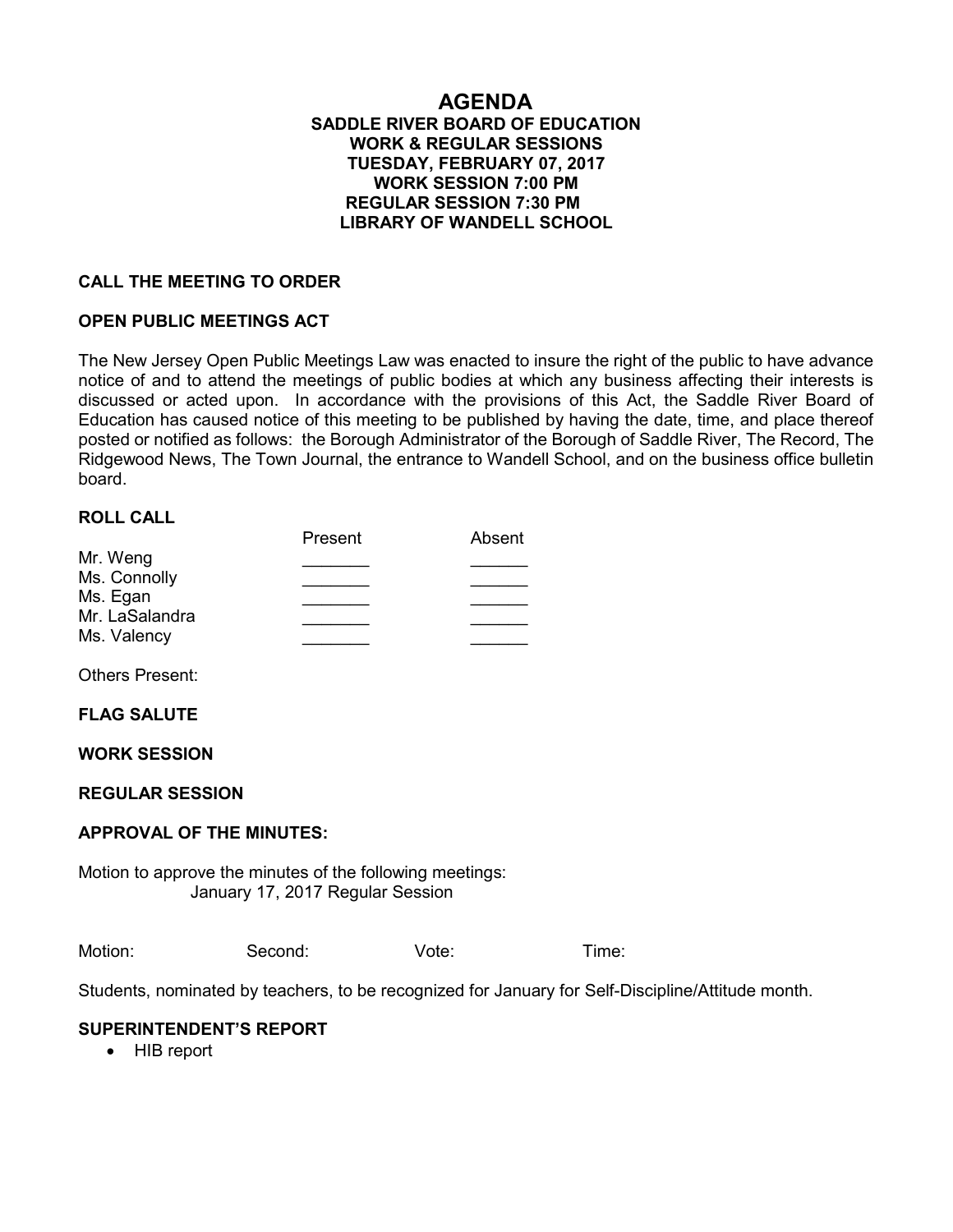# **VICE PRINCIPAL'S REPORT**

# **BUSINESS ADMINISTRATOR'S REPORT**

# **BOARD PRESIDENT'S REPORT**

# **MEETING OPEN TO THE PUBLIC FOR DISCUSSION OF AGENDA ITEMS ONLY**

Anyone addressing the board will be limited to 3 minutes. Time allotted for discussion is 30 minutes.

# **AGENDA ITEMS AS PER ATTACHED**

# **COMMENTS BY THE PUBLIC ON NON-AGENDA ITEMS**

Anyone addressing the board will be limited to 3 minutes. Time allotted for comments is 30 minutes.

# **MOTION TO ENTER EXECUTIVE SESSION**

WHEREAS Section 8 of the Open Public Meetings Act, Chapter 231, PL 1975, permits the exclusion of the public from a meeting in certain circumstances and

WHEREAS the Board is of the opinion that such circumstances presently exist

BE IT RESOLVED by the Saddle River Board of Education that:

 The public shall be excluded from discussion of the hereinafter-specified subjects: The general nature of these subjects is:

Legal Issues Personnel **Negotiations** 

It is anticipated at this time that the above-stated subject matters will be made public when the Board determines them to be no longer prejudicial or when the board takes formal action.

Action may or may not be taken upon return to public session.

| Motion: | Second: | Vote: | Time: |
|---------|---------|-------|-------|
|---------|---------|-------|-------|

# **MOTION TO ADJOURN EXECUTIVE SESSION**

| Motion: | Second: | Vote: | Time: |
|---------|---------|-------|-------|
|         |         |       |       |

# **MOTION TO ADJOURN MEETING**

| Motion:<br>Vote:<br>Second: | Time: |
|-----------------------------|-------|
|-----------------------------|-------|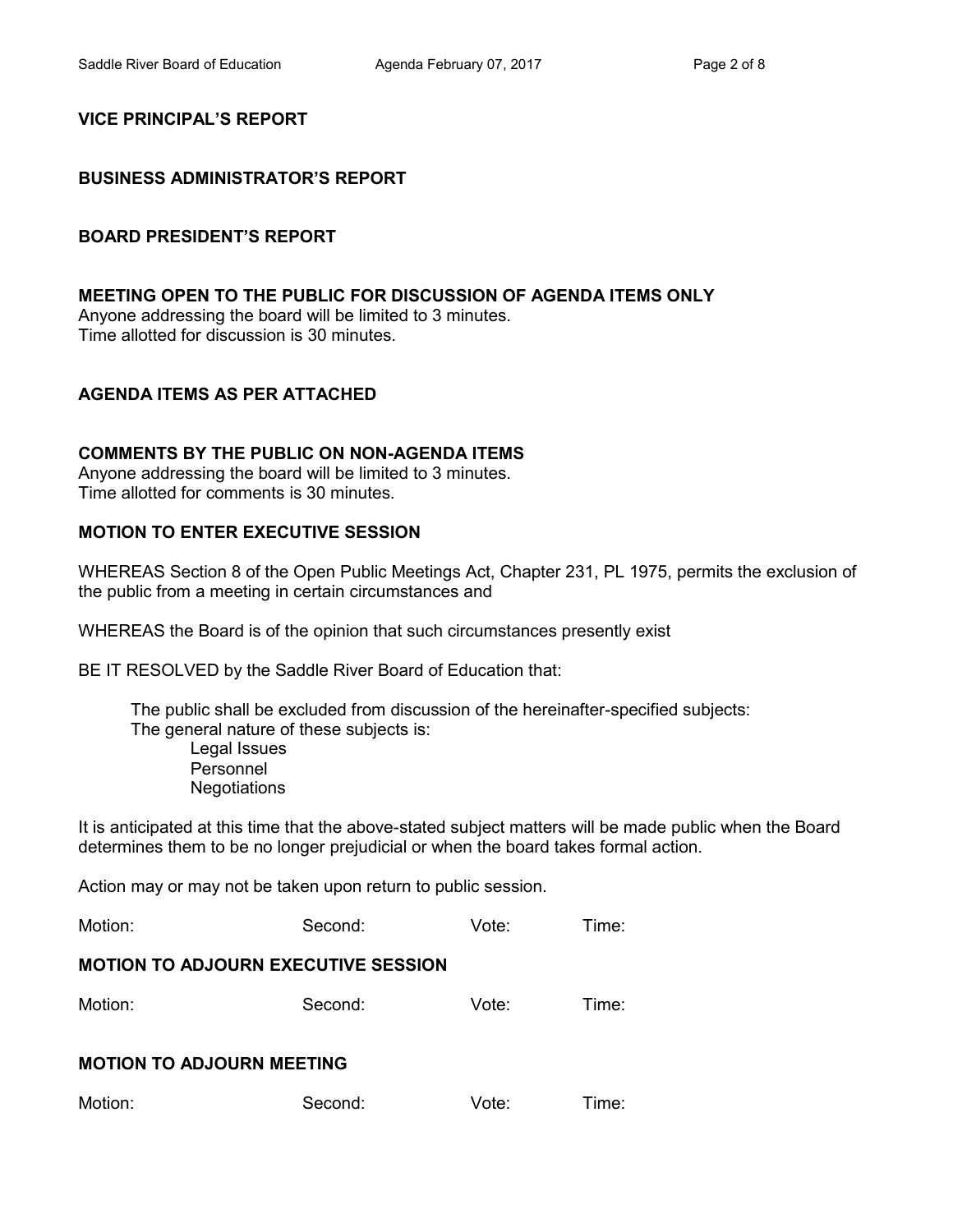#### **SADDLE RIVER BOARD OF EDUCATION TUESDAY, FEBRUARY 07, 2017 RESOLUTIONS – SUMMARY**

# **ADMINISTRATION**

- A-917 Waiver of Requirements of N.J.A.C. 6A:23A:5.3 (Participation in SEMI)
- A-918 Quality Assurance Project Plan & Sampling Plan for Testing of Lead
- A-919 Display of the First Name of Current Wandell Students on the Electronic Sign
- A-920 Use of School resources Wandell Home and School Association Birthday Message on
- the Wandell School Electronic Sign

# **HUMAN RESOURCES**

# **EDUCATION**

- E-872 Functional Educational Assessment
- E-873 Non Resident Student 2016-2017

#### **FINANCE**

- F-2494 Payment of Bills February 2017
- F-2495 Appropriation Transfers January 2017
- F-2496 Line Item Certification<br>F-2497 Revision of Resoluti
- Revision of Resolution #2482 Non-Public Security Entitlement Funds 2016-2017 **Expenditure**
- F-2498 Tuition Rates 2017-2018
- F-2499 Tuition Charges Staff Members 2017-2018
- F-2500 Asset Control Solutions, Inc. Fixed Asset Inventory 2017
- F-2501 Maintenance Agreement Armistead Mechanical, Inc. Services HVAC System
- F-2502 Donation Wandell Home & School Association
- F-2503 Donations Wandell Home & School Association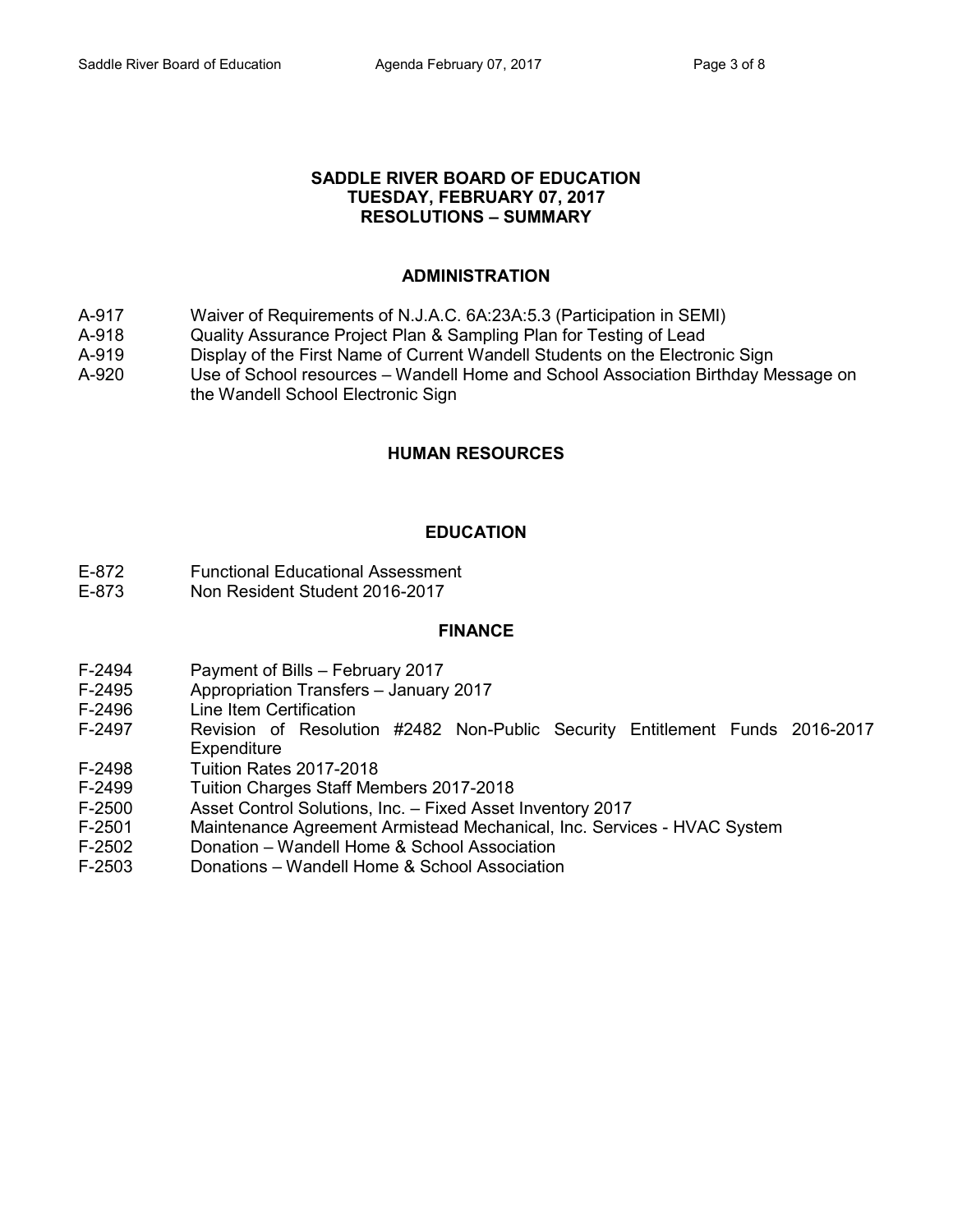# **ADMINISTRATION**

# **COMMITTEE REPORTS**

- **1.** Board Communications Committee
- **2.** Liaison: Ramsey Board of Education
- **3.** Liaison: Northern Highlands Board of Education
- **4.** Home & School Association
- **5.** New Jersey School Boards Association/NJSBA Legislative Committee
- **6.** Policy Committee
- **7.** Liaison to Mayor and Council
- **8.** Blue Ribbon Committee
- **9.** Ad Hoc Anniversary Committee
- **10.** Negotiations Committee

# **A-917 WAIVER OF REQUIREMENTS OF N.J.A.C. 6A:23A:5.3 (PARTICIPATION IN SEMI)**

BE IT RESOLVED that the Saddle River Board of Education seeks a waiver of the requirements of N.J.A.C. 6A:23A:5.3 (participation in SEMI), due to the fact that the school district will have 40 or fewer Medicaid eligible classified students during the 2017-2018 school year.

### **A-918 QUALITY ASSURANCE PROJECT PLAN & SAMPLING PLAN FOR TESTING OF LEAD IN DRINKING WATER**

BE IT RESOLVED that the Saddle River Board of Education adopts the Quality Assurance Project Plan & Sampling Plan for Testing of Lead in the Drinking Water.

### **A-919 DISPLAY OF THE FIRST NAME OF CURRENT WANDELL STUDENTS ON THE ELECTRONIC SIGN**

BE IT RESOLVED that the Saddle River Board of Education approves the display of the first name of current Wandell students on the Wandell School electronic sign provided written consent is granted by the student's parent in advance of such display.

### **A-920 USE OF SCHOOL RESOURCES – WANDELL HOME AND SCHOOL ASSOCIATION BIRTHDAY MESSAGE ON THE WANDELL SCHOOL ELECTRONIC SIGN**

BE IT RESOLVED that the Saddle River Board of Education approves the use of the Wandell School electronic sign for a 2016-2017 school year fundraising event displaying birthday messages for current Wandell students. All checks related to this fundraiser are to be made payable to the Saddle River Board of Education and presented to the front office.

BE IT FURTHER RESOLVED that the Interim Superintendent, at his sole discretion, may make any exemptions.

| ALL ADMINISTRATION MOTIONS BUNDLED FOR SINGLE VOTE: |     |     |     |
|-----------------------------------------------------|-----|-----|-----|
| Motion:                                             |     |     |     |
| Second:                                             |     |     |     |
| Comments:                                           |     |     |     |
| Roll Call Vote: JC:                                 | PF∙ | TV∙ | TW∙ |
|                                                     |     |     |     |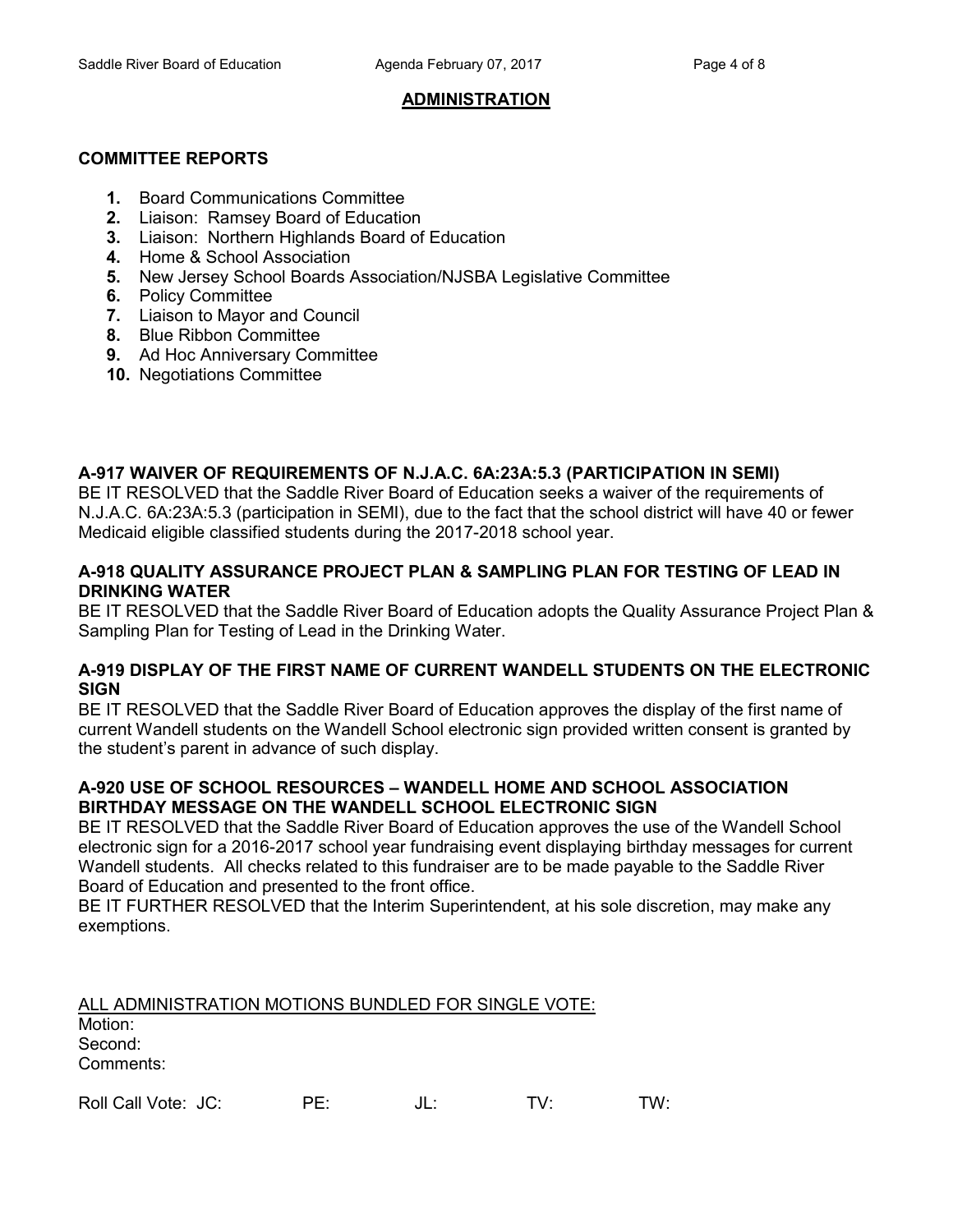# **HUMAN RESOURCES**

### **COMMITTEE REPORTS**

1. Superintendent Search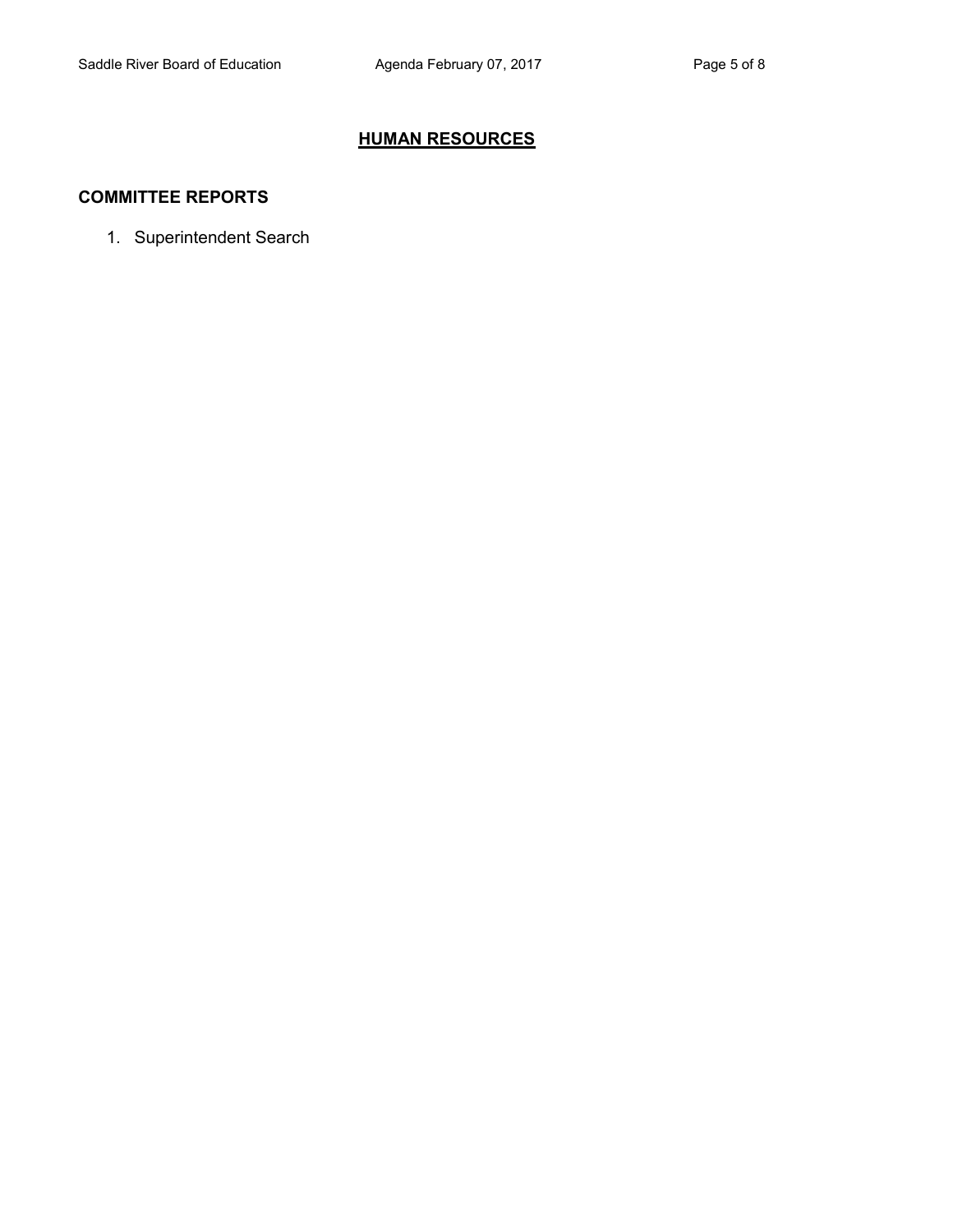### **EDUCATION**

#### **COMMITTEE REPORTS**

- 1. Technology Committee
- 2. Curriculum Committee
- 3. Wandell School Recreation Committee
- 4. Health, Well-being, Safety and Transportation Committee

### **E-872 FUNCTIONAL EDUCATIONAL ASSESSMENT**

BE IT RESOLVED, that the Saddle River Board of Education approves a Functional Educational Assessment to assist with post-secondary planning for Special Education Student #A0025, who attends Northern Highlands Regional High School with service to be provided by Bergen County Special Services on February 9, 2017 at a cost of \$930 (6 hours at \$155).

### **E-873 NON RESIDENT STUDENT 2016-2017**

BE IT RESOLVED, that the Saddle River Board of Education approves the acceptance of grade 1 nonresident student #10582 into the school district as of January 30, 2017 at the board approved rate of \$13,500 for the 2016-2017 school year (to be pro-rated) in accordance with Board Policy #5118.

EDUCATION MOTION VOTE: Motion: Second: Comments:

| Roll Call Vote: JC: | DE | JL. | TW: |
|---------------------|----|-----|-----|
|                     |    |     |     |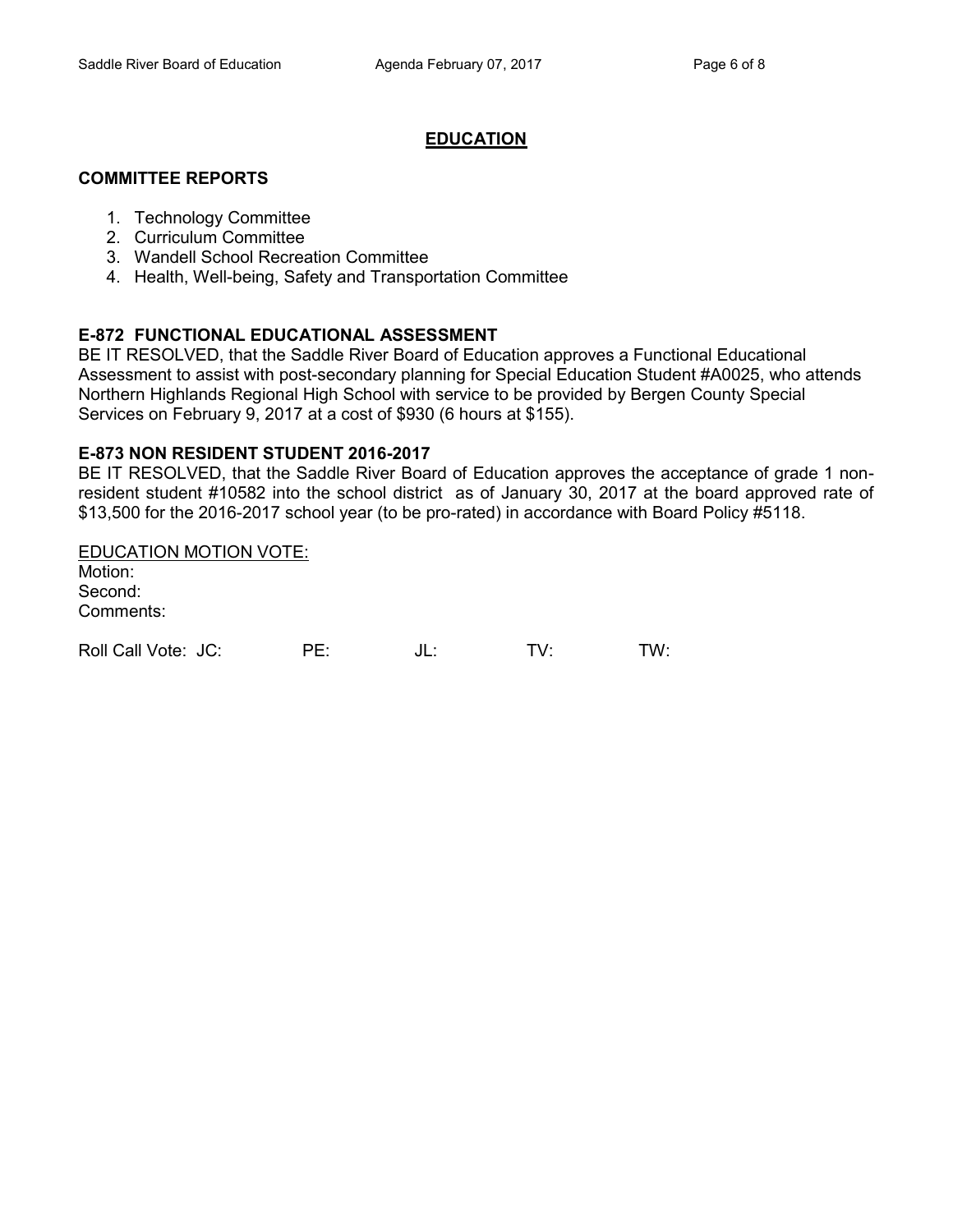### **FINANCE**

# **COMMITTEE REPORTS**

- 1. Finance/Budget Committee
- 2. Renovation Committee

# **F-2494 PAYMENT OF BILLS – FEBUARY 2017**

BE IT RESOLVED that the payment of bills as per the attached February 2017 Bills and Claims lists be approved.

# **F-2495 APPROPRIATION TRANSFERS – JANUARY 2017**

BE IT RESOLVED that the attached appropriation transfers for the month of January 2017 be approved.

# **F-2496 LINE ITEM CERTIFICATION**

BE IT RESOLVED that in compliance with NJAC 6:20-2A-10(e) that the Board of Education certifies that no major account or fund has been over-expended and that as of this report, sufficient funds are available to meet the District's financial obligations for the remainder of the fiscal year.

### **F-2497 REVISION OF RESOLUTION #2482 NON-PUBLIC SECURITY ENTITLEMENT FUNDS 2016- 2017 EXPENDITURE**

BE IT RESOLVED that the Saddle River Board of Education approves the revision of Resolution #F-2482 2016-2017 expenditure of Non-Public Security Entitlement Funds as requested by the Saddle River Day School as follows:

\$ 1,107 Equipment for intercom system

- \$ 1,450 Main hall keypad
- \$ 4,400 Security guard (after school hours)

\$ 3,000 Walkie Talkies

\$ 215 Timer – control lights in security house

\$10,172

\$ 4,928 Additional expenses to be approved at a later date

\$15,100 Total entitlement allocation

# **F-2498 TUITION RATES 2017-2018**

BE IT RESOLVED that the Saddle River Board of Education approves the following tuition rates for Pre-K students and non-resident students attending Kindergarten and Grades 1-5 for the school year 2017-2018:

| Grade                 | <b>Yearly Tuition</b> | Daily/Hourly Rates | Program                                    |
|-----------------------|-----------------------|--------------------|--------------------------------------------|
| <b>PreK 3 &amp; 4</b> | \$8,750               |                    | Full Day Session (5 days)                  |
|                       | \$6,500               |                    | Full Day Session (Tu-W-Th)                 |
|                       | \$5,750               |                    | $\frac{1}{2}$ Day Session (am only- 5days) |
|                       | \$3,500               |                    | 1/2 Day Session (am only-Tu-W-Th)          |
|                       |                       | $$12$ Day          | <b>Before Care</b>                         |
|                       |                       | \$10 Hour          | <b>After Care</b>                          |
|                       |                       | \$30 Day           | Both Before & After Care                   |
|                       |                       |                    |                                            |
| Kindergarten          | \$14,600              |                    |                                            |
| $1 - 5$               | \$13,900              |                    |                                            |